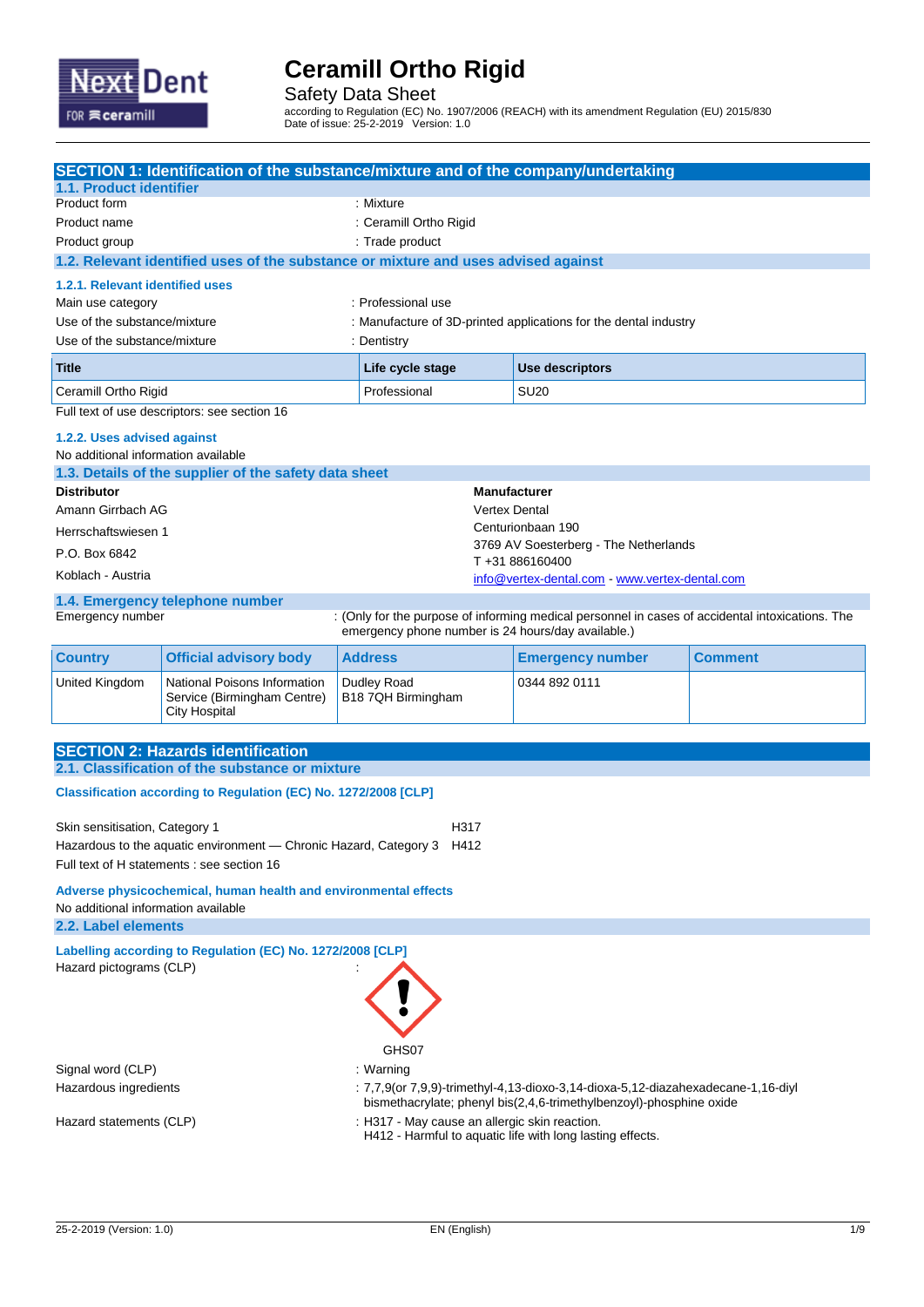## Safety Data Sheet

according to Regulation (EC) No. 1907/2006 (REACH) with its amendment Regulation (EU) 2015/830

- Precautionary statements (CLP) : P280 Wear protective gloves. P333+P313 - If skin irritation or rash occurs: Get medical advice/attention. P363 - Wash contaminated clothing before reuse.
	- P273 Avoid release to the environment.
	- P501 Dispose of contents/container to an approved waste disposal plant.

### **2.3. Other hazards**

#### No additional information available

## **SECTION 3: Composition/information on ingredients**

### **3.1. Substances**

Not applicable

### **3.2. Mixtures**

| <b>Name</b>                                                                                        | <b>Product identifier</b>                                                                                 | $%$ w/w<br>(% w/w) | <b>Classification according to</b><br><b>Regulation (EC) No.</b><br>1272/2008 [CLP] |
|----------------------------------------------------------------------------------------------------|-----------------------------------------------------------------------------------------------------------|--------------------|-------------------------------------------------------------------------------------|
| Ethoxylated bisphenol A dimethacrylate                                                             | (CAS-No.) 41637-38-1<br>(EC-No.) 609-946-4                                                                | $>= 75$            | Aquatic Chronic 4, H413                                                             |
| 7,7,9(or 7,9,9)-trimethyl-4,13-dioxo-3,14-dioxa-5,12-<br>diazahexadecane-1,16-diyl bismethacrylate | (CAS-No.) 72869-86-4<br>(EC-No.) 276-957-5<br>(REACH-no) 01-2120751202-68                                 | $10 - 20$          | Skin Sens. 1B, H317<br>Aquatic Chronic 2, H411                                      |
| phenyl bis(2,4,6-trimethylbenzoyl)-phosphine oxide                                                 | (CAS-No.) 162881-26-7<br>(EC-No.) 423-340-5<br>(EC Index-No.) 015-189-00-5<br>(REACH-no) 01-2119489401-38 | < 10               | <b>Skin Sens. 1, H317</b><br>Aquatic Chronic 4, H413                                |

Full text of H-statements: see section 16

| <b>SECTION 4: First aid measures</b>                                                                                      |                                                                                                                                                                                                                                   |
|---------------------------------------------------------------------------------------------------------------------------|-----------------------------------------------------------------------------------------------------------------------------------------------------------------------------------------------------------------------------------|
| 4.1. Description of first aid measures                                                                                    |                                                                                                                                                                                                                                   |
| First-aid measures general                                                                                                | : Never give anything by mouth to an unconscious person. If you feel unwell, seek medical<br>advice (show the label where possible).                                                                                              |
| First-aid measures after inhalation                                                                                       | : Assure fresh air breathing. Allow the victim to rest.                                                                                                                                                                           |
| First-aid measures after skin contact                                                                                     | : Remove affected clothing and wash all exposed skin area with mild soap and water,<br>followed by warm water rinse. If skin irritation or rash occurs: Get medical advice/attention.<br>Wash contaminated clothing before reuse. |
| First-aid measures after eye contact                                                                                      | : Rinse cautiously with water for several minutes. Remove contact lenses, if present and<br>easy to do. Continue rinsing. If eye irritation persists: Get medical advice/attention.                                               |
| First-aid measures after ingestion                                                                                        | : Rinse mouth. Do NOT induce vomiting. Obtain emergency medical attention.                                                                                                                                                        |
| 4.2. Most important symptoms and effects, both acute and delayed                                                          |                                                                                                                                                                                                                                   |
| No additional information available                                                                                       |                                                                                                                                                                                                                                   |
| 4.3. Indication of any immediate medical attention and special treatment needed                                           |                                                                                                                                                                                                                                   |
| No additional information available                                                                                       |                                                                                                                                                                                                                                   |
|                                                                                                                           |                                                                                                                                                                                                                                   |
|                                                                                                                           |                                                                                                                                                                                                                                   |
| <b>SECTION 5: Firefighting measures</b>                                                                                   |                                                                                                                                                                                                                                   |
| 5.1. Extinguishing media                                                                                                  |                                                                                                                                                                                                                                   |
| Suitable extinguishing media                                                                                              | : Foam. Dry powder. Carbon dioxide. Water spray. Sand.                                                                                                                                                                            |
| Unsuitable extinguishing media                                                                                            | : Do not use a heavy water stream.                                                                                                                                                                                                |
| 5.2. Special hazards arising from the substance or mixture                                                                |                                                                                                                                                                                                                                   |
| No additional information available                                                                                       |                                                                                                                                                                                                                                   |
| 5.3. Advice for firefighters                                                                                              |                                                                                                                                                                                                                                   |
| Firefighting instructions                                                                                                 | : Use water spray or fog for cooling exposed containers. Exercise caution when fighting any<br>chemical fire. Prevent fire fighting water from entering the environment.                                                          |
| Protection during firefighting                                                                                            | : Do not enter fire area without proper protective equipment, including respiratory protection.                                                                                                                                   |
|                                                                                                                           |                                                                                                                                                                                                                                   |
|                                                                                                                           |                                                                                                                                                                                                                                   |
| <b>SECTION 6: Accidental release measures</b><br>6.1. Personal precautions, protective equipment and emergency procedures |                                                                                                                                                                                                                                   |
| 6.1.1. For non-emergency personnel                                                                                        |                                                                                                                                                                                                                                   |

**6.1.2. For emergency responders**

No additional information available

## **6.2. Environmental precautions**

Prevent entry to sewers and public waters. Notify authorities if liquid enters sewers or public waters.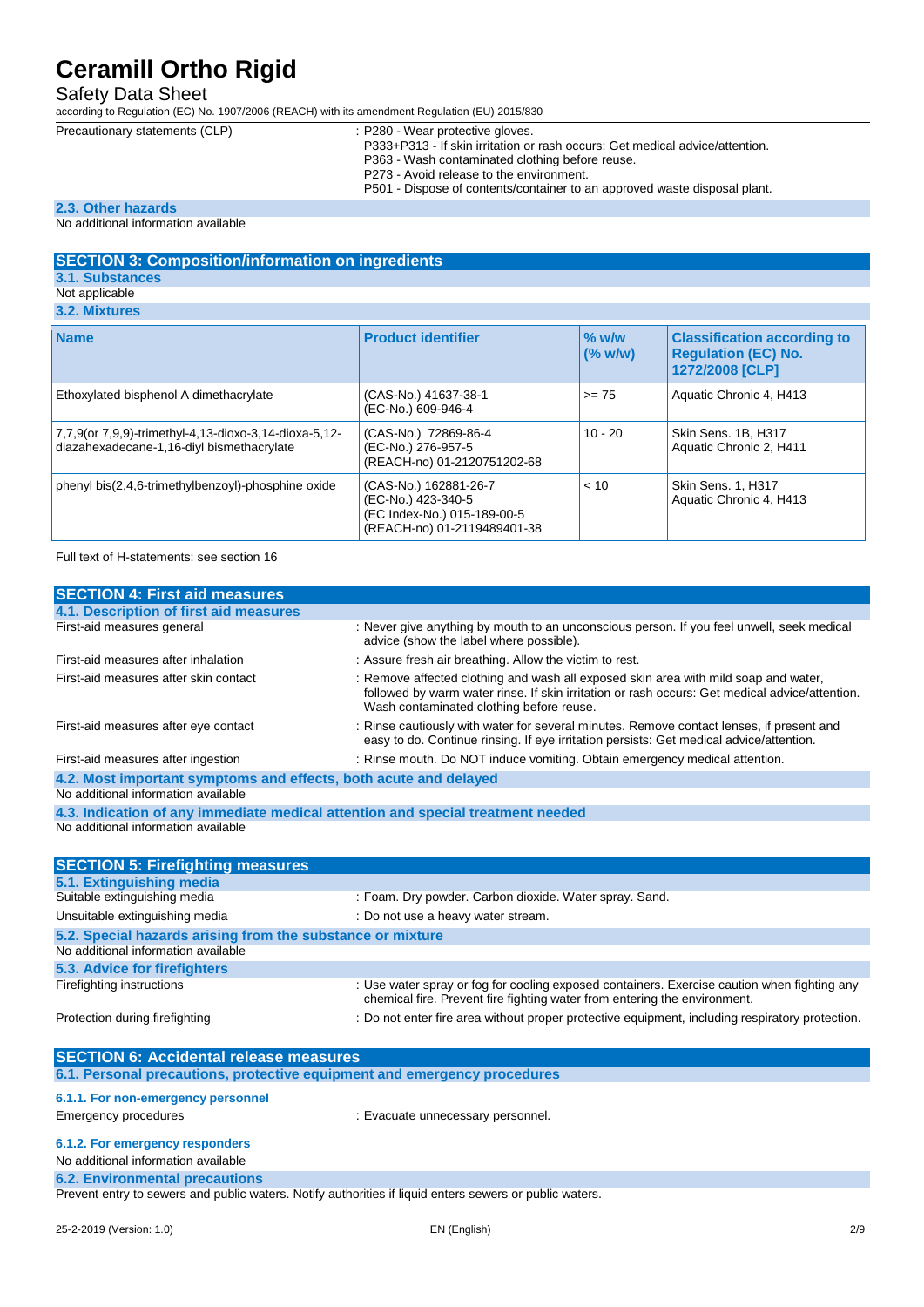### Safety Data Sheet

according to Regulation (EC) No. 1907/2006 (REACH) with its amendment Regulation (EU) 2015/830

| 6.3. Methods and material for containment and cleaning up |                                                                                                                                 |
|-----------------------------------------------------------|---------------------------------------------------------------------------------------------------------------------------------|
| Methods for cleaning up                                   | : Soak up spills with inert solids, such as clay or diatomaceous earth as soon as possible.<br>Store away from other materials. |
| <b>6.4. Reference to other sections</b>                   |                                                                                                                                 |
|                                                           |                                                                                                                                 |

Concerning personal protective equipment to use, see section 8. Concerning disposal elimination after cleaning, see section 13.

| <b>SECTION 7: Handling and storage</b>                            |                                                                                                                                                                                                                                                   |
|-------------------------------------------------------------------|---------------------------------------------------------------------------------------------------------------------------------------------------------------------------------------------------------------------------------------------------|
| 7.1. Precautions for safe handling                                |                                                                                                                                                                                                                                                   |
| Precautions for safe handling                                     | : Wash hands and other exposed areas with mild soap and water before eating, drinking or<br>smoking and when leaving work. Provide good ventilation in process area to prevent<br>formation of vapour.                                            |
| Hygiene measures                                                  | : Wash hands thoroughly after handling. Contaminated work clothing should not be allowed<br>out of the workplace. Wash contaminated clothing before reuse.                                                                                        |
| 7.2. Conditions for safe storage, including any incompatibilities |                                                                                                                                                                                                                                                   |
| Storage conditions                                                | : Keep only in original container. Keep container closed when not in use. To avoid the risks<br>of fires, all contaminated materials should be stored in purpose-built containers or in metal<br>containers with tight-fitting self-closing lids. |
| Incompatible products                                             | : Strong bases. Strong acids.                                                                                                                                                                                                                     |
| Incompatible materials                                            | : Sources of ignition. Direct sunlight.                                                                                                                                                                                                           |
| 7.3. Specific end use(s)<br>あまい しんけいしゅ こししょ ちゅうしょうしゅ しゅうせいしまい     |                                                                                                                                                                                                                                                   |

No additional information available

**SECTION 8: Exposure controls/personal protection 8.1. Control parameters**

| <b>DNEL/DMEL (Workers)</b><br>Long-term - systemic effects, dermal<br>2 mg/kg bodyweight/day<br>$3,52$ mg/m <sup>3</sup><br>Long-term - systemic effects, inhalation<br><b>DNEL/DMEL (General population)</b><br>Long-term - systemic effects, oral<br>0,5 mg/kg bodyweight/day<br>Long-term - systemic effects, inhalation<br>$0,87 \text{ mg/m}^3$<br>Long-term - systemic effects, dermal<br>1 mg/kg bodyweight/day<br>phenyl bis(2,4,6-trimethylbenzoyl)-phosphine oxide (162881-26-7)<br><b>DNEL/DMEL (Workers)</b><br>Acute - systemic effects, dermal<br>3,33 mg/kg bodyweight/day<br>7,84 mg/m <sup>3</sup><br>Acute - systemic effects, inhalation<br>Long-term - systemic effects, dermal<br>3,33 mg/kg bodyweight/day<br>Long-term - systemic effects, inhalation<br>$7,84$ mg/m <sup>3</sup><br><b>DNEL/DMEL (General population)</b><br>Acute - systemic effects, dermal<br>1,67 mg/kg bodyweight<br>$3,92$ mg/m <sup>3</sup><br>Acute - systemic effects, inhalation<br>Acute - systemic effects, oral<br>1,67 mg/kg bodyweight<br>Long-term - systemic effects, oral<br>1,5 mg/kg bodyweight/day<br>$1,93$ mg/m $3$<br>Long-term - systemic effects, inhalation<br>Long-term - systemic effects, dermal<br>1,5 mg/kg bodyweight/day<br><b>PNEC (Water)</b><br>PNEC aqua (freshwater)<br>0,0008 - 0,001 mg/l<br>$0,0008 - 0,001$<br>PNEC aqua (marine water)<br>PNEC aqua (intermittent, marine water)<br>0,0008 - 0,001 mg/l<br><b>PNEC (Sediment)</b> | Ethoxylated bisphenol A dimethacrylate (41637-38-1) |                |
|-----------------------------------------------------------------------------------------------------------------------------------------------------------------------------------------------------------------------------------------------------------------------------------------------------------------------------------------------------------------------------------------------------------------------------------------------------------------------------------------------------------------------------------------------------------------------------------------------------------------------------------------------------------------------------------------------------------------------------------------------------------------------------------------------------------------------------------------------------------------------------------------------------------------------------------------------------------------------------------------------------------------------------------------------------------------------------------------------------------------------------------------------------------------------------------------------------------------------------------------------------------------------------------------------------------------------------------------------------------------------------------------------------------------------------------------------------------------------|-----------------------------------------------------|----------------|
|                                                                                                                                                                                                                                                                                                                                                                                                                                                                                                                                                                                                                                                                                                                                                                                                                                                                                                                                                                                                                                                                                                                                                                                                                                                                                                                                                                                                                                                                       |                                                     |                |
|                                                                                                                                                                                                                                                                                                                                                                                                                                                                                                                                                                                                                                                                                                                                                                                                                                                                                                                                                                                                                                                                                                                                                                                                                                                                                                                                                                                                                                                                       |                                                     |                |
|                                                                                                                                                                                                                                                                                                                                                                                                                                                                                                                                                                                                                                                                                                                                                                                                                                                                                                                                                                                                                                                                                                                                                                                                                                                                                                                                                                                                                                                                       |                                                     |                |
|                                                                                                                                                                                                                                                                                                                                                                                                                                                                                                                                                                                                                                                                                                                                                                                                                                                                                                                                                                                                                                                                                                                                                                                                                                                                                                                                                                                                                                                                       |                                                     |                |
|                                                                                                                                                                                                                                                                                                                                                                                                                                                                                                                                                                                                                                                                                                                                                                                                                                                                                                                                                                                                                                                                                                                                                                                                                                                                                                                                                                                                                                                                       |                                                     |                |
|                                                                                                                                                                                                                                                                                                                                                                                                                                                                                                                                                                                                                                                                                                                                                                                                                                                                                                                                                                                                                                                                                                                                                                                                                                                                                                                                                                                                                                                                       |                                                     |                |
|                                                                                                                                                                                                                                                                                                                                                                                                                                                                                                                                                                                                                                                                                                                                                                                                                                                                                                                                                                                                                                                                                                                                                                                                                                                                                                                                                                                                                                                                       |                                                     |                |
|                                                                                                                                                                                                                                                                                                                                                                                                                                                                                                                                                                                                                                                                                                                                                                                                                                                                                                                                                                                                                                                                                                                                                                                                                                                                                                                                                                                                                                                                       |                                                     |                |
|                                                                                                                                                                                                                                                                                                                                                                                                                                                                                                                                                                                                                                                                                                                                                                                                                                                                                                                                                                                                                                                                                                                                                                                                                                                                                                                                                                                                                                                                       |                                                     |                |
|                                                                                                                                                                                                                                                                                                                                                                                                                                                                                                                                                                                                                                                                                                                                                                                                                                                                                                                                                                                                                                                                                                                                                                                                                                                                                                                                                                                                                                                                       |                                                     |                |
|                                                                                                                                                                                                                                                                                                                                                                                                                                                                                                                                                                                                                                                                                                                                                                                                                                                                                                                                                                                                                                                                                                                                                                                                                                                                                                                                                                                                                                                                       |                                                     |                |
|                                                                                                                                                                                                                                                                                                                                                                                                                                                                                                                                                                                                                                                                                                                                                                                                                                                                                                                                                                                                                                                                                                                                                                                                                                                                                                                                                                                                                                                                       |                                                     |                |
|                                                                                                                                                                                                                                                                                                                                                                                                                                                                                                                                                                                                                                                                                                                                                                                                                                                                                                                                                                                                                                                                                                                                                                                                                                                                                                                                                                                                                                                                       |                                                     |                |
|                                                                                                                                                                                                                                                                                                                                                                                                                                                                                                                                                                                                                                                                                                                                                                                                                                                                                                                                                                                                                                                                                                                                                                                                                                                                                                                                                                                                                                                                       |                                                     |                |
|                                                                                                                                                                                                                                                                                                                                                                                                                                                                                                                                                                                                                                                                                                                                                                                                                                                                                                                                                                                                                                                                                                                                                                                                                                                                                                                                                                                                                                                                       |                                                     |                |
|                                                                                                                                                                                                                                                                                                                                                                                                                                                                                                                                                                                                                                                                                                                                                                                                                                                                                                                                                                                                                                                                                                                                                                                                                                                                                                                                                                                                                                                                       |                                                     |                |
|                                                                                                                                                                                                                                                                                                                                                                                                                                                                                                                                                                                                                                                                                                                                                                                                                                                                                                                                                                                                                                                                                                                                                                                                                                                                                                                                                                                                                                                                       |                                                     |                |
|                                                                                                                                                                                                                                                                                                                                                                                                                                                                                                                                                                                                                                                                                                                                                                                                                                                                                                                                                                                                                                                                                                                                                                                                                                                                                                                                                                                                                                                                       |                                                     |                |
|                                                                                                                                                                                                                                                                                                                                                                                                                                                                                                                                                                                                                                                                                                                                                                                                                                                                                                                                                                                                                                                                                                                                                                                                                                                                                                                                                                                                                                                                       |                                                     |                |
|                                                                                                                                                                                                                                                                                                                                                                                                                                                                                                                                                                                                                                                                                                                                                                                                                                                                                                                                                                                                                                                                                                                                                                                                                                                                                                                                                                                                                                                                       |                                                     |                |
|                                                                                                                                                                                                                                                                                                                                                                                                                                                                                                                                                                                                                                                                                                                                                                                                                                                                                                                                                                                                                                                                                                                                                                                                                                                                                                                                                                                                                                                                       |                                                     |                |
|                                                                                                                                                                                                                                                                                                                                                                                                                                                                                                                                                                                                                                                                                                                                                                                                                                                                                                                                                                                                                                                                                                                                                                                                                                                                                                                                                                                                                                                                       |                                                     |                |
|                                                                                                                                                                                                                                                                                                                                                                                                                                                                                                                                                                                                                                                                                                                                                                                                                                                                                                                                                                                                                                                                                                                                                                                                                                                                                                                                                                                                                                                                       |                                                     |                |
|                                                                                                                                                                                                                                                                                                                                                                                                                                                                                                                                                                                                                                                                                                                                                                                                                                                                                                                                                                                                                                                                                                                                                                                                                                                                                                                                                                                                                                                                       |                                                     |                |
|                                                                                                                                                                                                                                                                                                                                                                                                                                                                                                                                                                                                                                                                                                                                                                                                                                                                                                                                                                                                                                                                                                                                                                                                                                                                                                                                                                                                                                                                       |                                                     |                |
|                                                                                                                                                                                                                                                                                                                                                                                                                                                                                                                                                                                                                                                                                                                                                                                                                                                                                                                                                                                                                                                                                                                                                                                                                                                                                                                                                                                                                                                                       | PNEC sediment (freshwater)                          | 0,712 mg/kg bw |
| PNEC sediment (marine water)<br>$0,712$ mg/kg bw                                                                                                                                                                                                                                                                                                                                                                                                                                                                                                                                                                                                                                                                                                                                                                                                                                                                                                                                                                                                                                                                                                                                                                                                                                                                                                                                                                                                                      |                                                     |                |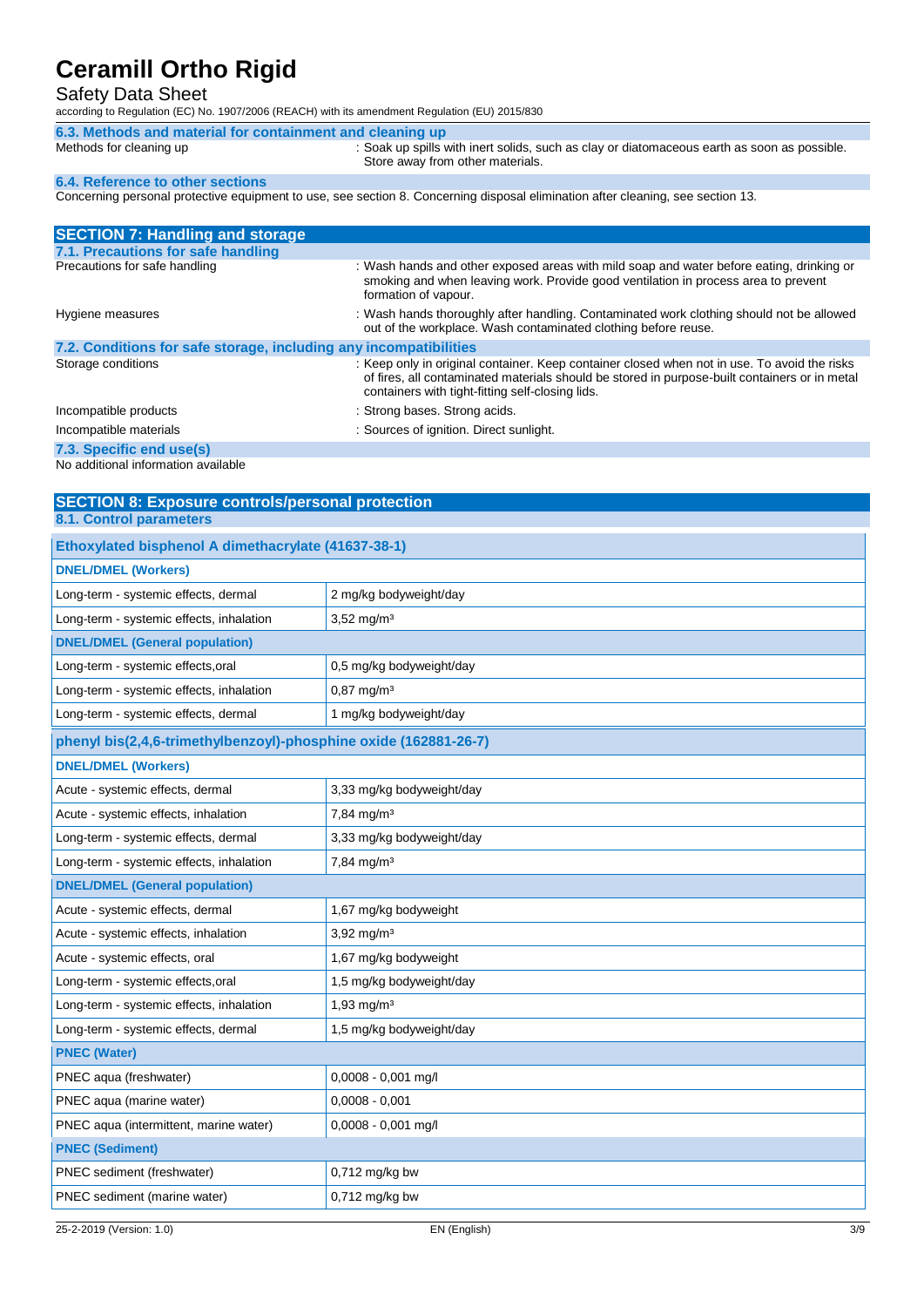## Safety Data Sheet

according to Regulation (EC) No. 1907/2006 (REACH) with its amendment Regulation (EU) 2015/830

| phenyl bis(2,4,6-trimethylbenzoyl)-phosphine oxide (162881-26-7)                                            |                          |  |
|-------------------------------------------------------------------------------------------------------------|--------------------------|--|
| <b>PNEC (Soil)</b>                                                                                          |                          |  |
| PNEC soil                                                                                                   | 20 mg/kg bw              |  |
| <b>PNEC (STP)</b>                                                                                           |                          |  |
| PNEC sewage treatment plant                                                                                 | $1$ mg/l                 |  |
| 7,7,9(or 7,9,9)-trimethyl-4,13-dioxo-3,14-dioxa-5,12-diazahexadecane-1,16-diyl bismethacrylate (72869-86-4) |                          |  |
| <b>DNEL/DMEL (Workers)</b>                                                                                  |                          |  |
| Long-term - systemic effects, dermal                                                                        | 1,3 mg/kg bodyweight/day |  |
| Long-term - systemic effects, inhalation                                                                    | $3,3$ mg/m <sup>3</sup>  |  |
| <b>DNEL/DMEL (General population)</b>                                                                       |                          |  |
| Long-term - systemic effects, oral                                                                          | 0,3 mg/kg bodyweight/day |  |
| Long-term - systemic effects, inhalation                                                                    | $0,6$ mg/m <sup>3</sup>  |  |
| Long-term - systemic effects, dermal                                                                        | 0,7 mg/kg bodyweight/day |  |
| <b>PNEC (Water)</b>                                                                                         |                          |  |
| PNEC aqua (freshwater)                                                                                      | 0,01 mg/l                |  |
| PNEC aqua (marine water)                                                                                    | 0,001 mg/l               |  |
| PNEC aqua (intermittent, freshwater)                                                                        | $0,1$ mg/l               |  |
| PNEC aqua (intermittent, marine water)                                                                      | $0,1$ mg/l               |  |
| <b>PNEC (Sediment)</b>                                                                                      |                          |  |
| PNEC sediment (freshwater)                                                                                  | 4,56 mg/kg bw            |  |
| PNEC sediment (marine water)                                                                                | 0,46 mg/kg bw            |  |
| <b>PNEC (Soil)</b>                                                                                          |                          |  |
| PNEC soil                                                                                                   | $0,91$ mg/kg bw          |  |
| <b>PNEC (STP)</b>                                                                                           |                          |  |
| PNEC sewage treatment plant                                                                                 | 3,61 mg/l                |  |
| 8.2. Exposure controls                                                                                      |                          |  |

#### **Hand protection:**

Wear suitable gloves resistant to chemical penetration. The protective gloves to be used must comply with the specifications of the regulation 2016/425 and the resultant standard EN 374. penetration time (maximum wearing period): > 480 m. Suitable material: Nitrile rubber, Chloroprene rubber, Polyvinylchloride (PVC). Layer thickness : 0,4 mm - 0,5 mm - 0,7 mm

### **Eye protection:**

Wear eye glasses with side protection according to EN 166.

#### **Skin and body protection:**

Wear suitable protective clothing

#### **Respiratory protection:**

No personal breathing protective equipment is normally required. In case of inadequate ventilation wear respiratory protection. particle filter device (DIN EN 143)

#### **Personal protective equipment symbol(s):**



#### **Environmental exposure controls:**

Use appropriate container to avoid environmental contamination.

#### **Other information:**

Do not eat, drink or smoke when using this product. Avoid contact with skin and eyes.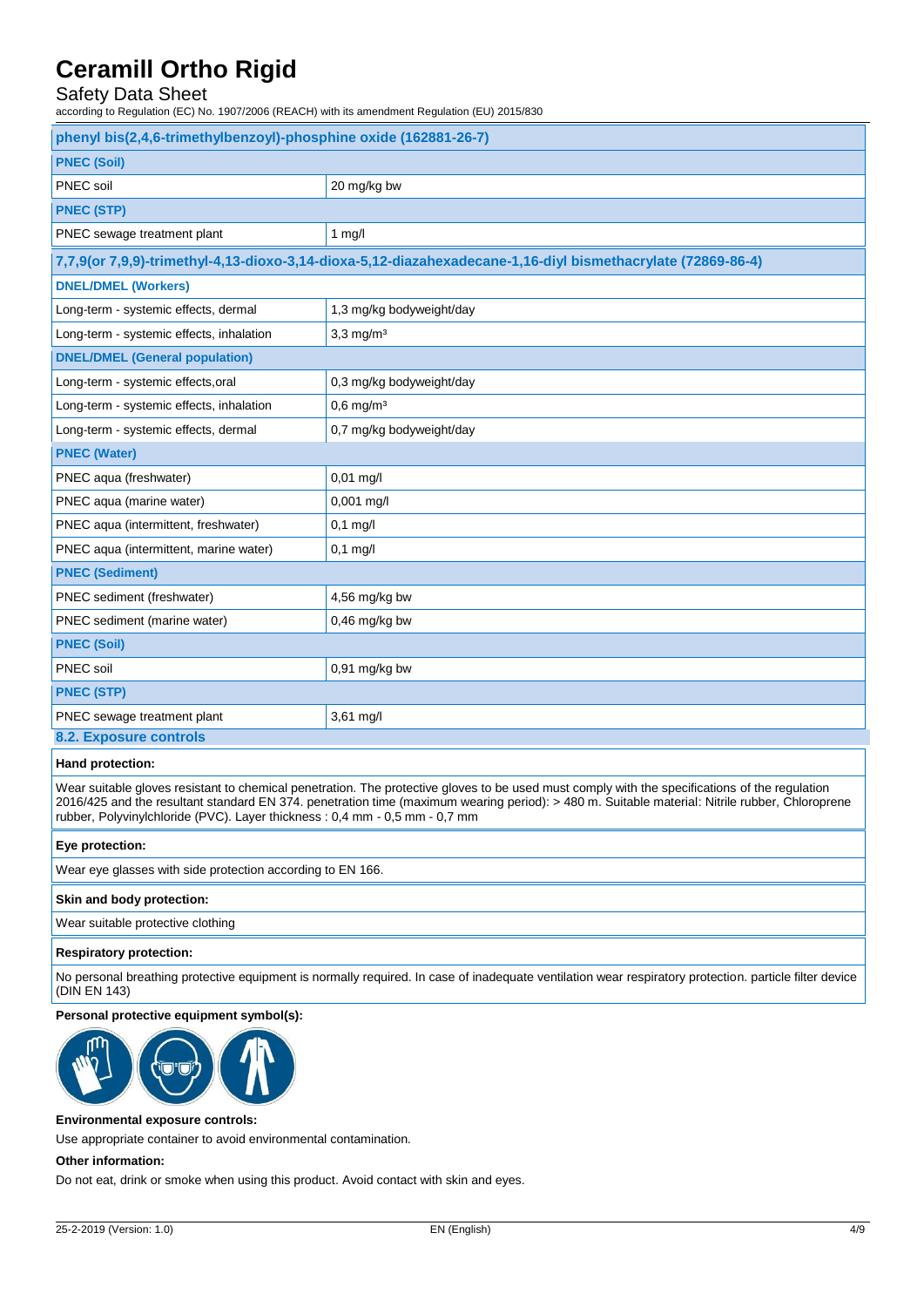## Safety Data Sheet

according to Regulation (EC) No. 1907/2006 (REACH) with its amendment Regulation (EU) 2015/830

| <b>SECTION 9: Physical and chemical properties</b>         |                                                |
|------------------------------------------------------------|------------------------------------------------|
| 9.1. Information on basic physical and chemical properties |                                                |
| Physical state                                             | : Liquid                                       |
| Colour                                                     | : Blue.                                        |
| Odour                                                      | : Ester.                                       |
| Odour threshold                                            | : No data available                            |
| pH                                                         | : No data available                            |
| Relative evaporation rate (butylacetate=1)                 | : No data available                            |
| Melting point                                              | : No data available                            |
| Freezing point                                             | : No data available                            |
| Boiling point                                              | : > 200 $^{\circ}$ C                           |
| Flash point                                                | : No data available                            |
| Auto-ignition temperature                                  | : 375 $^{\circ}$ C                             |
| Decomposition temperature                                  | : No data available                            |
| Flammability (solid, gas)                                  | : No data available                            |
| Vapour pressure                                            | : No data available                            |
| Relative vapour density at 20 °C                           | : No data available                            |
| Relative density                                           | : 1,1 - 1,2 Relative density, liquid (water=1) |
| Solubility                                                 | : Soluble in organic solvents.                 |
|                                                            | Water: insoluble in water                      |
| Log Pow                                                    | : No data available                            |
| Viscosity, kinematic                                       | : No data available                            |
| Viscosity, dynamic                                         | : $0,9 - 1,1$ Pa $\cdot$ s                     |
| <b>Explosive properties</b>                                | : No data available                            |
| Oxidising properties                                       | : No data available                            |
| <b>Explosive limits</b>                                    | : No data available                            |
| 9.2. Other information                                     |                                                |
| <b>VOC content</b>                                         | $: 0 \%$                                       |

| <b>SECTION 10: Stability and reactivity</b>          |
|------------------------------------------------------|
| <b>10.1. Reactivity</b>                              |
| No additional information available                  |
| <b>10.2. Chemical stability</b>                      |
| Not established.                                     |
| 10.3. Possibility of hazardous reactions             |
| Not established.                                     |
| 10.4. Conditions to avoid                            |
| Direct sunlight. Extremely high or low temperatures. |
| 10.5. Incompatible materials                         |
| No additional information available                  |
| 10.6. Hazardous decomposition products               |
| No additional information available                  |

| <b>SECTION 11: Toxicological information</b>        |                  |
|-----------------------------------------------------|------------------|
| 11.1. Information on toxicological effects          |                  |
| Acute toxicity (oral)                               | : Not classified |
| Acute toxicity (dermal)                             | : Not classified |
| Acute toxicity (inhalation)                         | : Not classified |
| Ethoxylated bisphenol A dimethacrylate (41637-38-1) |                  |
| LD50 oral rat                                       | 2000 mg/kg       |
| LD50 dermal rat                                     | 2000 mg/kg       |
|                                                     |                  |

| phenyl bis(2,4,6-trimethylbenzoyl)-phosphine oxide (162881-26-7) |                              |
|------------------------------------------------------------------|------------------------------|
| LD50 oral rat                                                    | $\frac{12000}{\text{mg/kg}}$ |
| LD50 dermal rat                                                  | $\sqrt{2000}$ mg/kg          |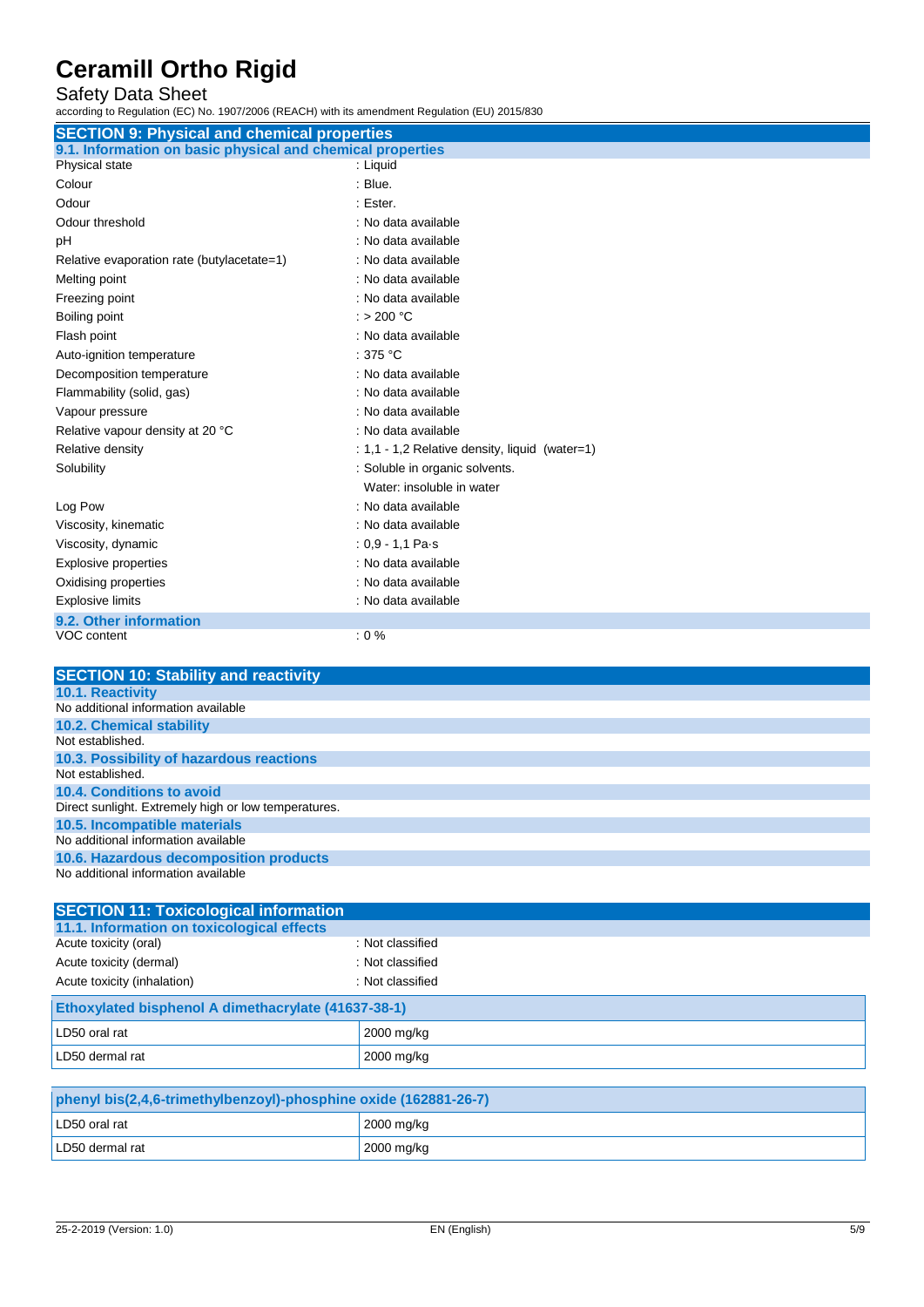## Safety Data Sheet

according to Regulation (EC) No. 1907/2006 (REACH) with its amendment Regulation (EU) 2015/830

|                                                                            | 7,7,9(or 7,9,9)-trimethyl-4,13-dioxo-3,14-dioxa-5,12-diazahexadecane-1,16-diyl bismethacrylate (72869-86-4) |
|----------------------------------------------------------------------------|-------------------------------------------------------------------------------------------------------------|
| LD50 oral rat                                                              | 5000 mg/kg                                                                                                  |
| LD50 dermal rat                                                            | 2000 mg/kg                                                                                                  |
| Skin corrosion/irritation                                                  | : Not classified                                                                                            |
| Serious eye damage/irritation                                              | : Not classified                                                                                            |
| Respiratory or skin sensitisation                                          | : May cause an allergic skin reaction.                                                                      |
| Germ cell mutagenicity                                                     | : Not classified                                                                                            |
| Carcinogenicity                                                            | : Not classified                                                                                            |
| Reproductive toxicity                                                      | : Not classified                                                                                            |
| STOT-single exposure                                                       | : Not classified                                                                                            |
| STOT-repeated exposure                                                     | : Not classified                                                                                            |
| Ethoxylated bisphenol A dimethacrylate (41637-38-1)                        |                                                                                                             |
| NOAEL (oral, rat, 90 days)                                                 | 300 mg/kg bodyweight/day                                                                                    |
|                                                                            |                                                                                                             |
| phenyl bis(2,4,6-trimethylbenzoyl)-phosphine oxide (162881-26-7)           |                                                                                                             |
| NOAEL (oral, rat, 90 days)                                                 | 1000 mg/kg bodyweight/day                                                                                   |
|                                                                            | 7,7,9(or 7,9,9)-trimethyl-4,13-dioxo-3,14-dioxa-5,12-diazahexadecane-1,16-diyl bismethacrylate (72869-86-4) |
| NOAEL (oral, rat, 90 days)                                                 | 100 - 300 mg/kg bodyweight/day                                                                              |
|                                                                            |                                                                                                             |
| Aspiration hazard                                                          | : Not classified                                                                                            |
| <b>SECTION 12: Ecological information</b>                                  |                                                                                                             |
| 12.1. Toxicity                                                             |                                                                                                             |
| Ecology - general                                                          | : Avoid release to the environment.                                                                         |
| Acute aquatic toxicity                                                     | : Not classified                                                                                            |
|                                                                            |                                                                                                             |
| Chronic aquatic toxicity                                                   | : Harmful to aquatic life with long lasting effects.                                                        |
| Ethoxylated bisphenol A dimethacrylate (41637-38-1)                        |                                                                                                             |
| NOEC (chronic)                                                             | 14,3 mg/l 28 d                                                                                              |
|                                                                            |                                                                                                             |
| phenyl bis(2,4,6-trimethylbenzoyl)-phosphine oxide (162881-26-7)           |                                                                                                             |
| LC50 fishes                                                                | 0,09 mg/l                                                                                                   |
| EC50 Daphnia                                                               | 1,175 mg/l                                                                                                  |
| EC50 72h algae (1)                                                         | $0.26$ mg/l                                                                                                 |
| LOEC (chronic)                                                             | $0,008$ mg/l                                                                                                |
| NOEC (chronic)                                                             | 0,008 mg/l 21 d                                                                                             |
| NOEC chronic algae                                                         | $0.26$ mg/l                                                                                                 |
|                                                                            |                                                                                                             |
|                                                                            | 7,7,9(or 7,9,9)-trimethyl-4,13-dioxo-3,14-dioxa-5,12-diazahexadecane-1,16-diyl bismethacrylate (72869-86-4) |
| LC50 fishes                                                                | $10.1$ mg/l                                                                                                 |
| EC50 Daphnia                                                               | $1,2$ mg/l                                                                                                  |
| EC50 72h algae (1)                                                         | 0,68 mg/l                                                                                                   |
| 12.2. Persistence and degradability<br>No additional information available |                                                                                                             |
| 12.3. Bioaccumulative potential                                            |                                                                                                             |
| Ethoxylated bisphenol A dimethacrylate (41637-38-1)                        |                                                                                                             |
| Log Pow                                                                    | 3,43 - 5,62 @ pH 6.44                                                                                       |
|                                                                            |                                                                                                             |
| phenyl bis(2,4,6-trimethylbenzoyl)-phosphine oxide (162881-26-7)           |                                                                                                             |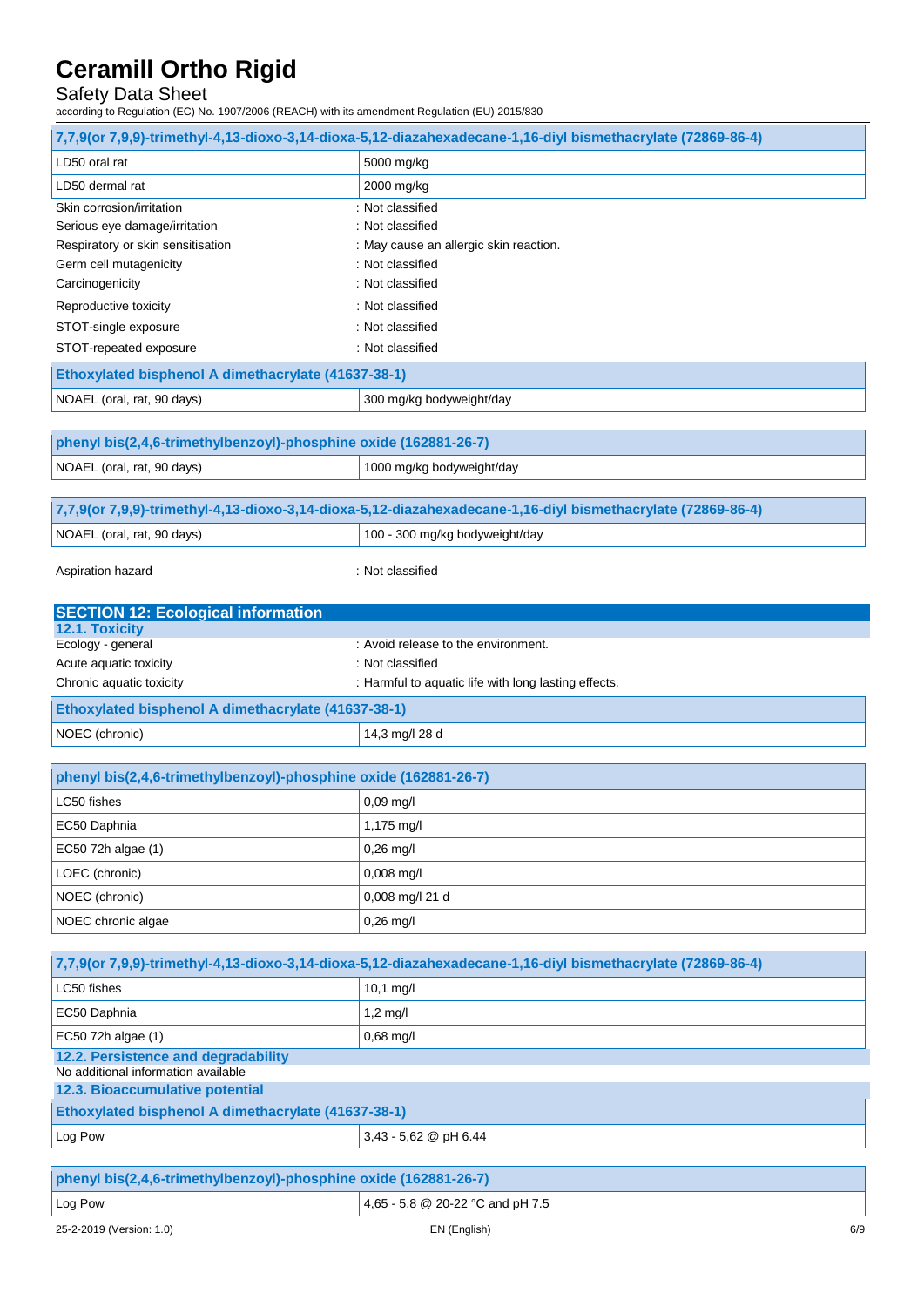## Safety Data Sheet

according to Regulation (EC) No. 1907/2006 (REACH) with its amendment Regulation (EU) 2015/830

| 7,7,9(or 7,9,9)-trimethyl-4,13-dioxo-3,14-dioxa-5,12-diazahexadecane-1,16-diyl bismethacrylate (72869-86-4) |                |                                                                                           |                |                |  |
|-------------------------------------------------------------------------------------------------------------|----------------|-------------------------------------------------------------------------------------------|----------------|----------------|--|
| Log Pow                                                                                                     |                | 3 - 3,39 @ 20 °C and pH 7                                                                 |                |                |  |
| 12.4. Mobility in soil<br>No additional information available                                               |                |                                                                                           |                |                |  |
| 12.5. Results of PBT and vPvB assessment                                                                    |                |                                                                                           |                |                |  |
| No additional information available<br>12.6. Other adverse effects                                          |                |                                                                                           |                |                |  |
| Additional information                                                                                      |                | : Avoid release to the environment.                                                       |                |                |  |
|                                                                                                             |                |                                                                                           |                |                |  |
| <b>SECTION 13: Disposal considerations</b>                                                                  |                |                                                                                           |                |                |  |
| 13.1. Waste treatment methods                                                                               |                |                                                                                           |                |                |  |
| Regional legislation (waste)                                                                                |                | : Disposal must be done according to official regulations.                                |                |                |  |
| Product/Packaging disposal recommendations<br>Ecology - waste materials                                     |                | : Can be dumped in according to local regulations.<br>: Avoid release to the environment. |                |                |  |
|                                                                                                             |                |                                                                                           |                |                |  |
| <b>SECTION 14: Transport information</b><br>In accordance with ADR / RID / IMDG / IATA / ADN                |                |                                                                                           |                |                |  |
| <b>ADR</b>                                                                                                  | <b>IMDG</b>    | <b>IATA</b>                                                                               | <b>ADN</b>     |                |  |
|                                                                                                             |                |                                                                                           |                | <b>RID</b>     |  |
| 14.1. UN number                                                                                             |                |                                                                                           |                |                |  |
| Not applicable                                                                                              | Not applicable | Not applicable                                                                            | Not applicable | Not applicable |  |
| 14.2. UN proper shipping name                                                                               |                |                                                                                           |                |                |  |
| Not applicable                                                                                              | Not applicable | Not applicable                                                                            | Not applicable | Not applicable |  |
| 14.3. Transport hazard class(es)                                                                            |                |                                                                                           |                |                |  |
| Not applicable                                                                                              | Not applicable | Not applicable                                                                            | Not applicable | Not applicable |  |
| 14.4. Packing group                                                                                         |                |                                                                                           |                |                |  |
| Not applicable                                                                                              | Not applicable | Not applicable                                                                            | Not applicable | Not applicable |  |
| <b>14.5. Environmental hazards</b>                                                                          |                |                                                                                           |                |                |  |
| Not applicable                                                                                              | Not applicable | Not applicable                                                                            | Not applicable | Not applicable |  |
| No supplementary information available                                                                      |                |                                                                                           |                |                |  |
| 14.6. Special precautions for user                                                                          |                |                                                                                           |                |                |  |
| <b>Overland transport</b>                                                                                   |                |                                                                                           |                |                |  |
| Not applicable                                                                                              |                |                                                                                           |                |                |  |
| <b>Transport by sea</b>                                                                                     |                |                                                                                           |                |                |  |
| Not applicable                                                                                              |                |                                                                                           |                |                |  |
| Air transport                                                                                               |                |                                                                                           |                |                |  |
| Not applicable                                                                                              |                |                                                                                           |                |                |  |
| Inland waterway transport                                                                                   |                |                                                                                           |                |                |  |
| Not applicable                                                                                              |                |                                                                                           |                |                |  |
| <b>Rail transport</b><br>Not applicable                                                                     |                |                                                                                           |                |                |  |
| 14.7. Transport in bulk according to Annex II of Marpol and the IBC Code                                    |                |                                                                                           |                |                |  |
| Not applicable                                                                                              |                |                                                                                           |                |                |  |
| <b>SECTION 15: Regulatory information</b>                                                                   |                |                                                                                           |                |                |  |

**15.1. Safety, health and environmental regulations/legislation specific for the substance or mixture**

### **15.1.1. EU-Regulations**

function and fertility or on development, 3.8 effects other than narcotic

| The following restrictions are applicable according to Annex XVII of the REACH Regulation (EC) No 1907/2006:                                                                                                                 |                                                                                                                          |  |  |  |
|------------------------------------------------------------------------------------------------------------------------------------------------------------------------------------------------------------------------------|--------------------------------------------------------------------------------------------------------------------------|--|--|--|
| 3(b) Substances or mixtures fulfilling the criteria for any of the following<br>hazard classes or categories set out in Annex I to Regulation (EC) No<br>1272/2008: Hazard classes 3.1 to 3.6, 3.7 adverse effects on sexual | Ceramill Ortho Rigid - 7,7,9(or 7,9,9) trimethyl-4,13-dioxo-3,14-dioxa<br>5,12-diazahexadecane-1,16-divl bismethacrylate |  |  |  |

effects, 3.9 and 3.10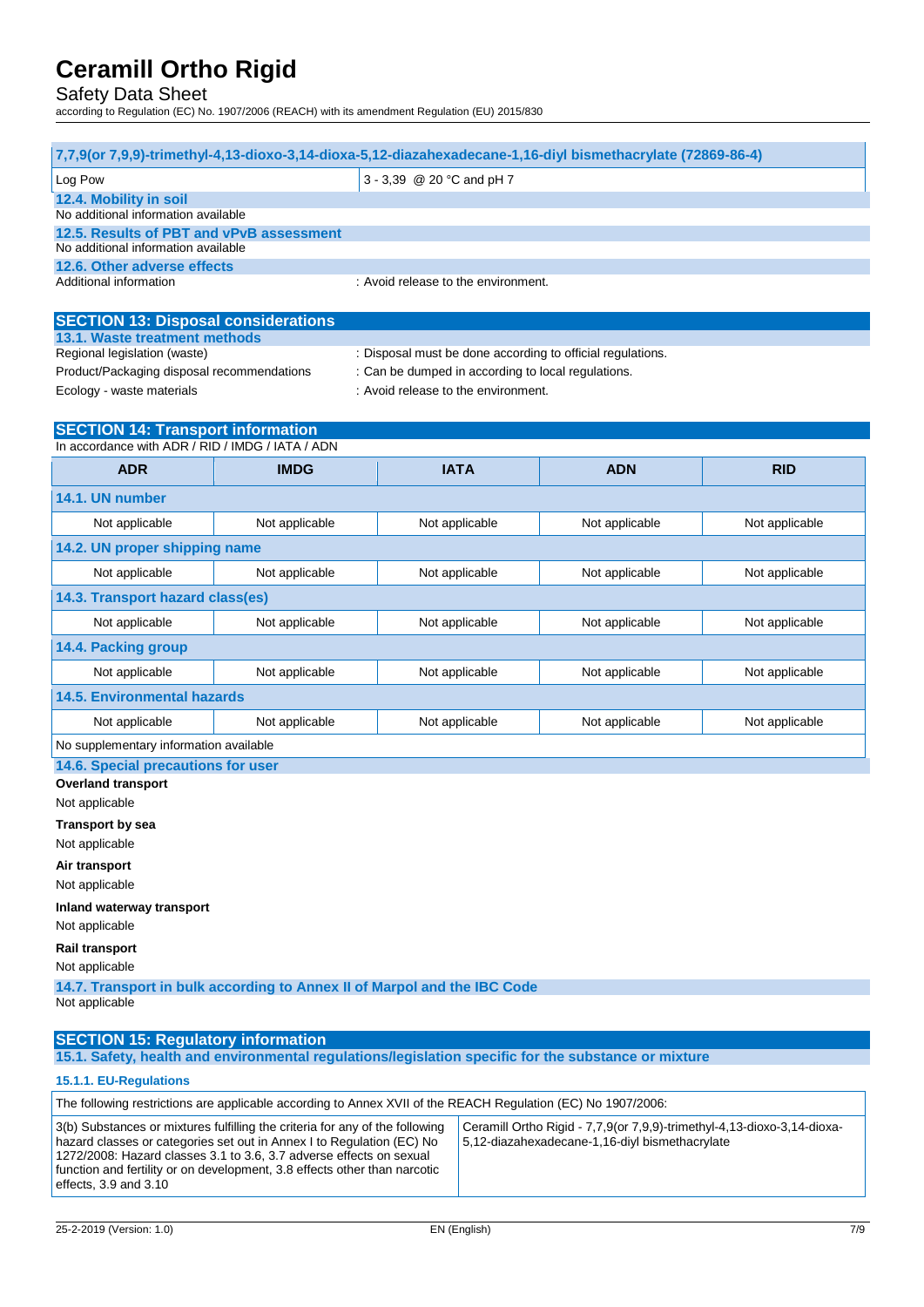## Safety Data Sheet

according to Regulation (EC) No. 1907/2006 (REACH) with its amendment Regulation (EU) 2015/830

| 3(c) Substances or mixtures fulfilling the criteria for any of the following $\,$   Ceramill Ortho Rigid - E |                                   |
|--------------------------------------------------------------------------------------------------------------|-----------------------------------|
| hazard classes or categories set out in Annex I to Regulation (EC) No                                        | $\vert$ 7,9,9)-trimethyl-4,13-dio |
| 1272/2008: Hazard class 4.1                                                                                  | bismethacrylate                   |

thoxylated bisphenol A dimethacrylate - 7,7,9(or xo-3,14-dioxa-5,12-diazahexadecane-1,16-diyl

Contains no substance on the REACH candidate list

Contains no REACH Annex XIV substances

Contains no substance subject to REGULATION (EU) No 649/2012 OF THE EUROPEAN PARLIAMENT AND OF THE COUNCIL of 4 July 2012 concerning the export and import of hazardous chemicals.

Substance(s) are not subject to Regulation (EC) No 850/2004 of the European Parliament and of the Council of 29 April 2004 on persistent organic pollutants and amending Directive 79/117/EEC.

VOC content : 0 %

**15.1.2. National regulations**

No additional information available

**15.2. Chemical safety assessment**

No chemical safety assessment has been carried out

### **SECTION 16: Other information**

| Abbreviations and acronyms: |                                                                                                   |  |
|-----------------------------|---------------------------------------------------------------------------------------------------|--|
| <b>ADN</b>                  | European Agreement concerning the International Carriage of Dangerous Goods by Inland Waterways   |  |
| <b>ADR</b>                  | European Agreement concerning the International Carriage of Dangerous Goods by Road               |  |
| <b>ATE</b>                  | <b>Acute Toxicity Estimate</b>                                                                    |  |
| <b>BCF</b>                  | <b>Bioconcentration factor</b>                                                                    |  |
| <b>CLP</b>                  | Classification Labelling Packaging Regulation; Regulation (EC) No 1272/2008                       |  |
| <b>DMEL</b>                 | Derived Minimal Effect level                                                                      |  |
| <b>DNEL</b>                 | Derived-No Effect Level                                                                           |  |
| <b>IMDG</b>                 | International Maritime Dangerous Goods                                                            |  |
| <b>LC50</b>                 | Median lethal concentration                                                                       |  |
| <b>EC50</b>                 | Median effective concentration                                                                    |  |
| <b>IARC</b>                 | International Agency for Research on Cancer                                                       |  |
| <b>IATA</b>                 | International Air Transport Association                                                           |  |
| LD50                        | Median lethal dose                                                                                |  |
| <b>LOAEL</b>                | Lowest Observed Adverse Effect Level                                                              |  |
| <b>NOAEC</b>                | No-Observed Adverse Effect Concentration                                                          |  |
| <b>NOAEL</b>                | No-Observed Adverse Effect Level                                                                  |  |
| <b>NOEC</b>                 | No-Observed Effect Concentration                                                                  |  |
| OECD                        | Organisation for Economic Co-operation and Development                                            |  |
| PBT                         | Persistent Bioaccumulative Toxic                                                                  |  |
| PNEC                        | <b>Predicted No-Effect Concentration</b>                                                          |  |
| <b>REACH</b>                | Registration, Evaluation, Authorisation and Restriction of Chemicals Regulation (EC) No 1907/2006 |  |
| <b>RID</b>                  | Regulations concerning the International Carriage of Dangerous Goods by Rail                      |  |
| <b>STP</b>                  | Sewage treatment plant                                                                            |  |
| <b>TLM</b>                  | Median Tolerance Limit                                                                            |  |
| <b>SDS</b>                  | Safety Data Sheet                                                                                 |  |
| vPvB                        | Very Persistent and Very Bioaccumulative                                                          |  |
| Data sources                | : REGULATION (EC) No 1272/2008 OF THE EUROPEAN PARLIAMENT AND OF THE COUNCIL of 16                |  |

December 2008 on classification, labelling and packaging of substances and mixtures, amending and repealing Directives 67/548/EEC and 1999/45/EC, and amending Regulation (EC) No 1907/2006.